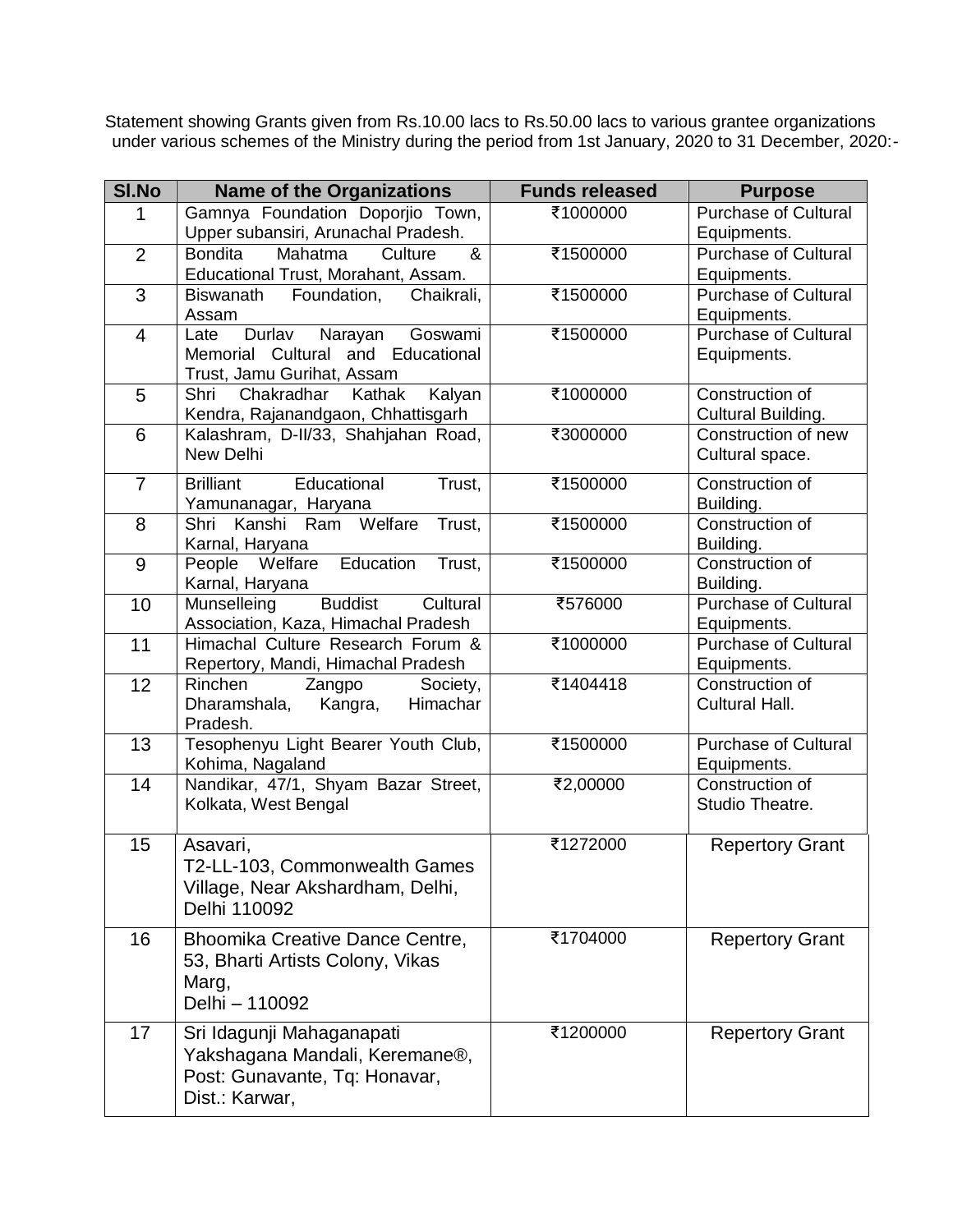|    | Karnataka - 581348                                                                                                               |          |                        |
|----|----------------------------------------------------------------------------------------------------------------------------------|----------|------------------------|
| 18 | Nimita Devi Nritya Ashram,<br>Bijoy Gobinda Sagolband, Imphal<br>West District, Manipur, 795001                                  | ₹1128000 | <b>Repertory Grant</b> |
| 19 | Santipur Rangapeeth,<br>70/1, P.H. Lane Ramnagar Mistry<br>Para, Santipur,<br>West Bengal - 741404                               | ₹1200000 | <b>Repertory Grant</b> |
| 20 | Naya Theatre,<br>N-202, 203 Ansal Apartments, Lake<br>View Enclave, Shamla Hills,<br>Bhopal,<br>Madhya Pradesh - 462013          | ₹1488000 | <b>Repertory Grant</b> |
| 21 | <b>Public Theatre Artistes Association,</b><br>Phoijing P.O. Nambol - Bishnupur,<br>Manipur - 795134                             | ₹1128000 | <b>Repertory Grant</b> |
| 22 | Performing Artistes Centre,<br>Khurai Chingangbam Leikai<br>Ayangpalli Road, Near T.V. Station,<br>Manipur - 795010              | ₹1560000 | <b>Repertory Grant</b> |
| 23 | Progressive Artiste Laboratory,<br>Lamboi Khongnangkhong Imphal<br>West,<br>Manipur - 795004                                     | ₹1920000 | <b>Repertory Grant</b> |
| 24 | Ashirwad Rangmandal,<br>Kali Asthan Chowk, Near Rotary<br>Blood Bank, Begusarai,<br>Bihar - 851101                               | ₹1560000 | <b>Repertory Grant</b> |
| 25 | Abhigyan Natya Association,<br>D-45/A, Pandav Nagar, Opp.<br>Mother Dairy,<br>Delhi - 110092                                     | ₹1200000 | <b>Repertory Grant</b> |
| 26 | Hum Theatre Sanskritik Sanstha,<br>82, Surbhi Vihar, Amrawad Khurd,<br>B.D.A. Road, B.H.E.L., Bhopal,<br>Madhya Pradesh - 462021 | ₹1200000 | <b>Repertory Grant</b> |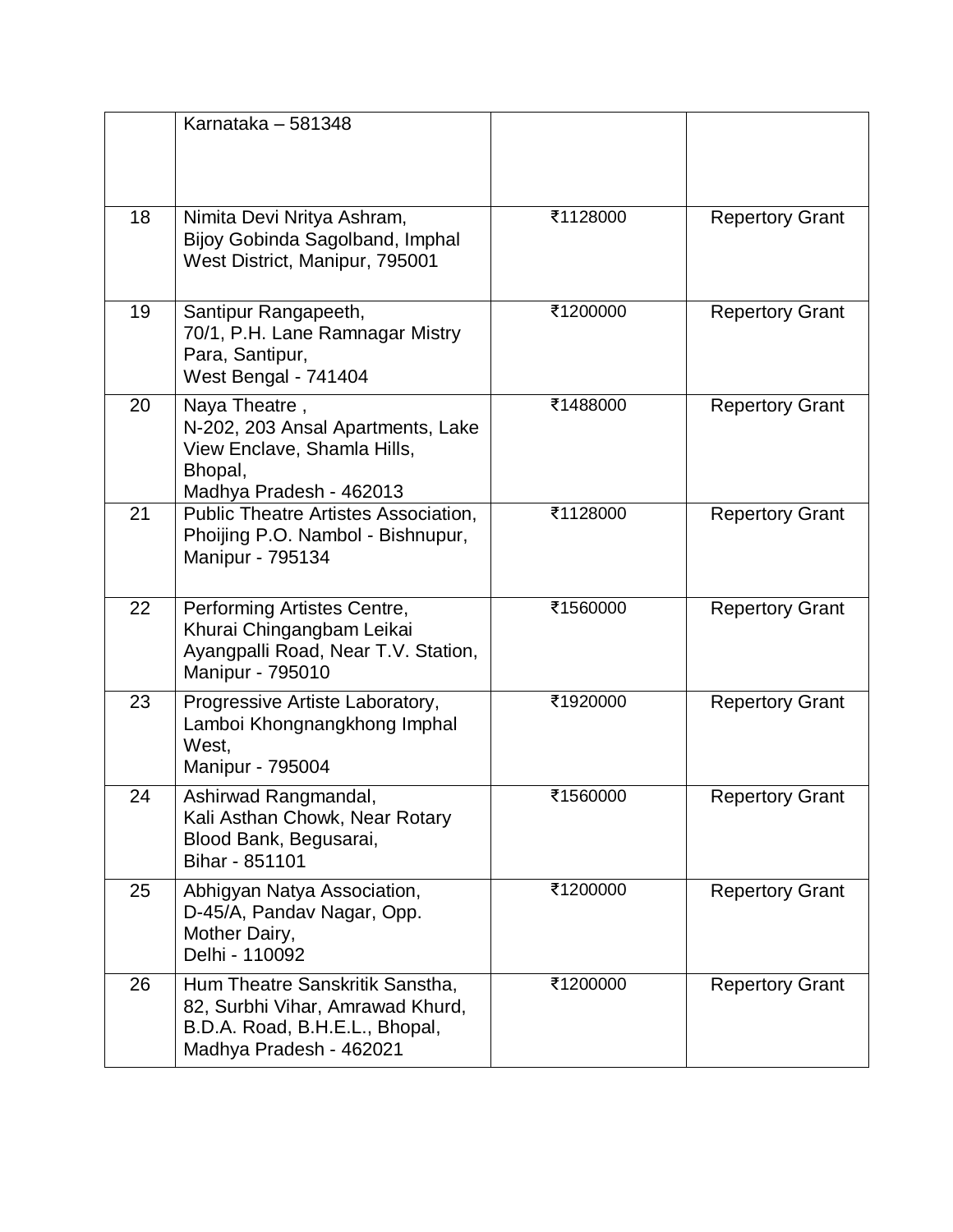| 27 | Shohan, 7A, Telipara Lane,<br>Kolkata, West Bengal-700004                                                                                                  | ₹1200000 | <b>Repertory Grant</b> |
|----|------------------------------------------------------------------------------------------------------------------------------------------------------------|----------|------------------------|
| 28 | Padatik, 6/7, Acharya Jagadish Ch.<br>Bose Road, Kolkata, West<br>Bengal700017                                                                             | ₹1920000 | <b>Repertory Grant</b> |
| 29 | Nandipat, 26, Guruprasad<br>Chowdhury Lane, Kolkata, West<br>Bengal-700006                                                                                 | ₹1416000 | <b>Repertory Grant</b> |
| 30 | Manipuri Ensemble (A professional<br>Theatre Repertory), Singjamei<br>Wangma Kshetri Leikai, Imphal,<br>Manipur 795001                                     | ₹1632000 | <b>Repertory Grant</b> |
| 31 | Urvashi Dance Music Art & Cultural<br>Society,<br>B-1/65/2, Safdar Jung, Enclave,<br>New Delhi,<br>Delhi 110029                                            | ₹1776000 | <b>Repertory Grant</b> |
| 32 | Himachal Culture Research Forum<br>& Theatre Repertory Mandi,<br>77/9, Bhagwan Street, Mandi,<br>Himachal Pradesh 175001                                   | ₹1488000 | <b>Repertory Grant</b> |
| 33 | Natakamane $\mathcal{D}$ ,<br>Theatre Complex, #181/2,<br>Kasabagrana, Sira Gate,<br>Chamundeshwari Nagara, Near<br>City Club, Tumkur,<br>Karnataka 572106 | ₹1704000 | <b>Repertory Grant</b> |
| 34 | Ranga Sougandha Trust ®,<br>Vaddinagadde, Siddapur, Uttara<br>Kannada,<br>Karnataka 581355                                                                 | ₹1128000 | <b>Repertory Grant</b> |
| 35 | Ranga Suggi Trust,<br>No.-57, 3rd Main Road, 2nd Cross,<br>Manasa Layout, KS Town,<br>Bangalore,<br>Karnataka 560060                                       | ₹1416000 | <b>Repertory Grant</b> |
| 36 | Samastharu $\mathcal{D}$ ,<br>#318, Opp. Lakshmi Tent, MSR<br>Nagar, Mathikere, Bengaluru,<br>Karnataka 560054                                             | ₹1488000 | <b>Repertory Grant</b> |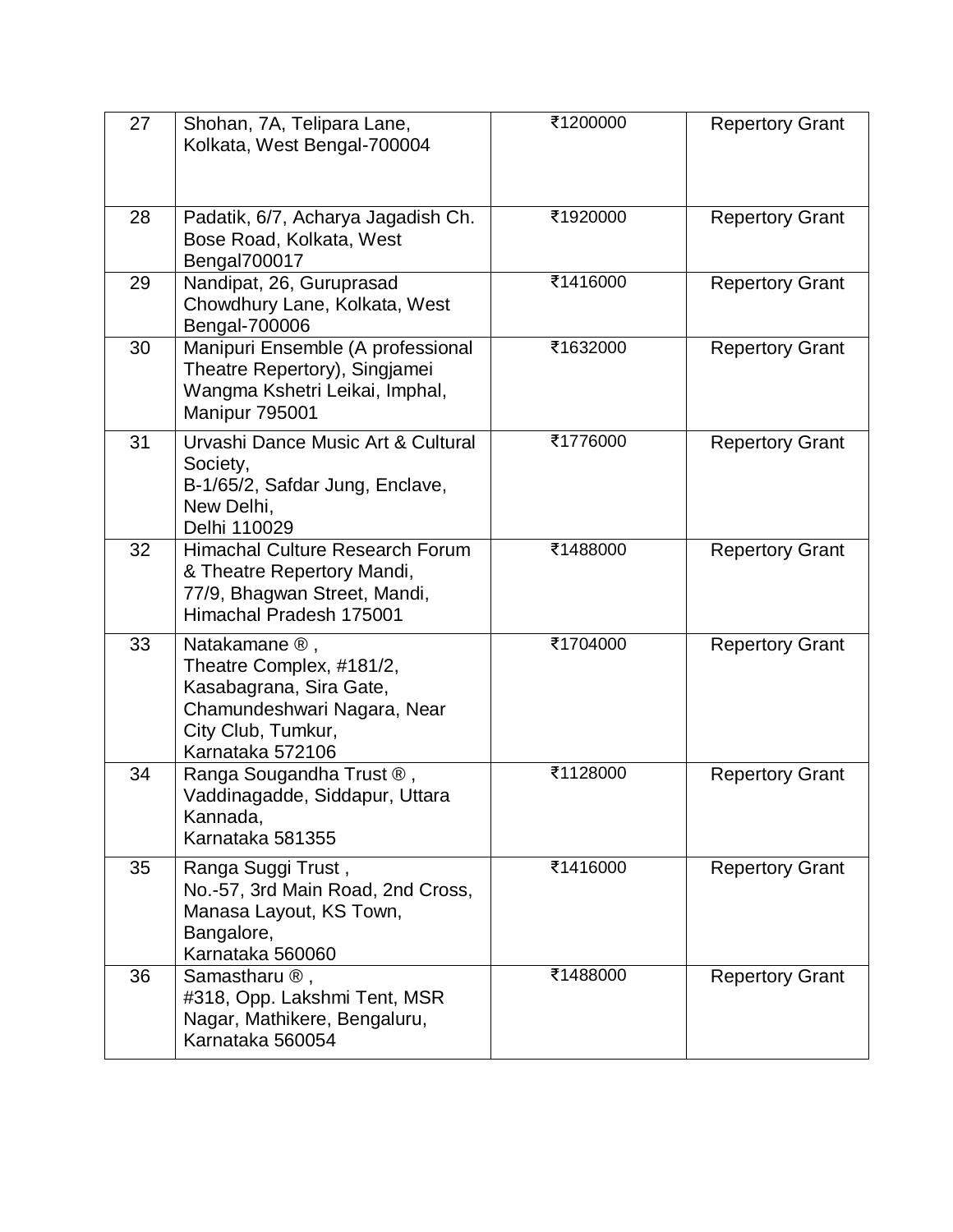| 37 | Jilla Janapada Kala Mandala ®,<br>Koli, Burujana Hatti, Kambalera<br>Beedhi, Chitradurga,<br>Karnataka 577501                                        | ₹1200000 | <b>Repertory Grant</b> |
|----|------------------------------------------------------------------------------------------------------------------------------------------------------|----------|------------------------|
| 38 | Adarsha Mahila Mandali ®,<br>Hadagali Road, Harapanahalli,<br>Bellary, Disti,<br>Karnataka 583131                                                    | ₹1200000 | <b>Repertory Grant</b> |
| 39 | Natya Saraswathi Shanthala<br>Kannada Kala Sangha,<br>No.-49, Kempegowda Nagar,<br>Magadi Main Road,<br>Vishwaneedam, Bangalore,<br>Karnataka 560091 | ₹1128000 | <b>Repertory Grant</b> |
| 40 | Aishwarya Kalaniketana,<br>1049, M.G. Road, Chikkaballapur,,<br>Karnataka 562101                                                                     | ₹1560000 | <b>Repertory Grant</b> |
| 41 | Ranga Shikshana Kendra,<br>No.-271, 2nd Main 4th Cross Road,<br>Sadashivanagara, Nelamangala<br>Town, Bangalore,<br>Karnataka 562123                 | ₹1344000 | <b>Repertory Grant</b> |
| 42 | Rasaranjani,<br>6-1-132/132, Flat No.-201, Srutakriti<br>Residency, Padmarao Nagar,<br>Secundrabad,<br>Telangana 5000061                             | ₹1128000 | <b>Repertory Grant</b> |
| 43 | Anukriti,<br>106/63, Gandhi Nagar, Kanpur,<br>Uttar Pradesh 208012                                                                                   | ₹1218000 | <b>Repertory Grant</b> |
| 44 | Rangasram,<br>C/o Sandip Bhattacharya,<br>Shradhanjali Apartment, 195, A.C.<br>Road (Main), P.O. - Khagra,<br>Murshidabad,<br>West Bengal 742103     | ₹1344000 | <b>Repertory Grant</b> |
| 45 | Little Thespian,<br>Block X-7, Lake Gardens Govt.<br>Housing, 48/4 Sultan Alam Road,<br>Kolkata,<br>West Bengal 700033                               | ₹1200000 | <b>Repertory Grant</b> |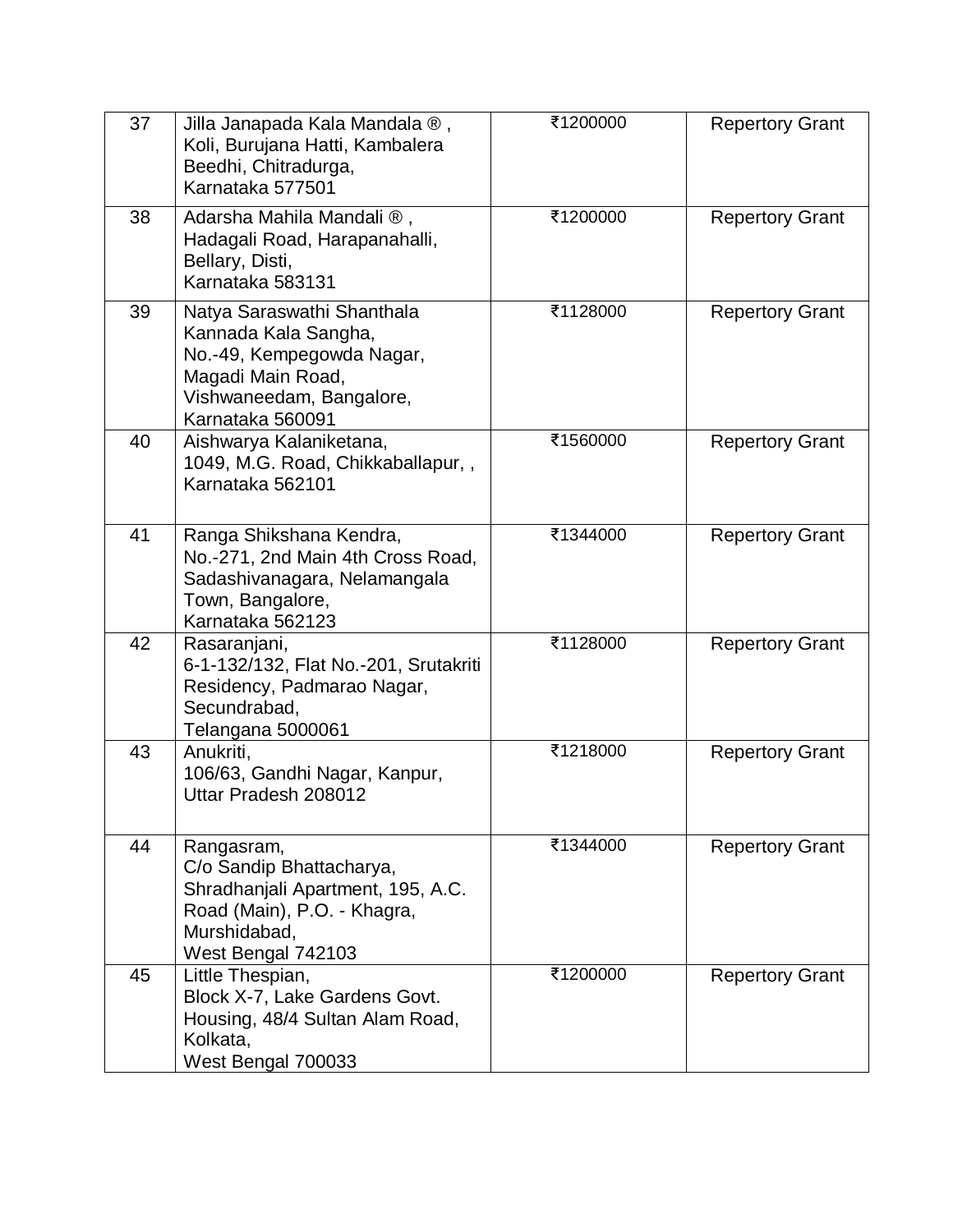| 46 | <b>Sukchar Pancham Repertory</b><br>Theatre,<br>Bijan 67, Narasingha Dutta Ghat<br>Road, Kolkata,<br>West Bengal 700115      | ₹1128000 | <b>Repertory Grant</b> |
|----|------------------------------------------------------------------------------------------------------------------------------|----------|------------------------|
| 47 | Santipur Rangapeeth,<br>70/1, P.H. Lane Ramnagar Mistry<br>Para, Santipur,<br>West Bengal 741404                             | ₹1200000 | <b>Repertory Grant</b> |
| 48 | Rangapat 2004,<br>68A/174 Raja, S.C. Mullick Road,<br>Kolkata,<br>West Bengal 700092                                         | ₹1560000 | <b>Repertory Grant</b> |
| 49 | Samstab,<br>37B, Pratapaditya Road, Kolkata,<br>West Bengal 700026                                                           | ₹1200000 | <b>Repertory Grant</b> |
| 50 | The International Centre for<br>Kathakali,<br>C-20, Qutub Institutional Area, New<br>Delhi, - 110016                         | ₹1488000 | <b>Repertory Grant</b> |
| 51 | Ashirwad Rangmandal,<br>Kali Asthan Chowk, Near Rotary<br>Blood Bank, Begusarai,<br><b>Bihar 851101</b>                      | ₹1560000 | <b>Repertory Grant</b> |
| 52 | Natya Tarangini,<br>Plot No.-49 &52, Pushp Vihar,<br>Sector-6, Saket, New Delhi,<br>Delhi 110017                             | ₹1776000 | <b>Repertory Grant</b> |
| 53 | Dhrushya $\mathcal{D}$ ,<br>No.-58, 2nd Cross, R.K. Layout,<br>K.G. Nagar, Bangalore,<br>Karnataka 560019                    | ₹1002000 | <b>Repertory Grant</b> |
| 54 | Nrutyayan,<br>Plot No.-866, Chandimata Colony,<br>Canal Road, Rasulgarh,<br>Bhubaneswar,<br>Odisha 751010                    | ₹1200000 | <b>Repertory Grant</b> |
| 55 | Anjika Society for Manipuri Dance<br>and Movement Therapy,<br>P108, Raja Basanta Roy Road,<br>Kolkata,<br>West Bengal 700029 | ₹1560000 | <b>Repertory Grant</b> |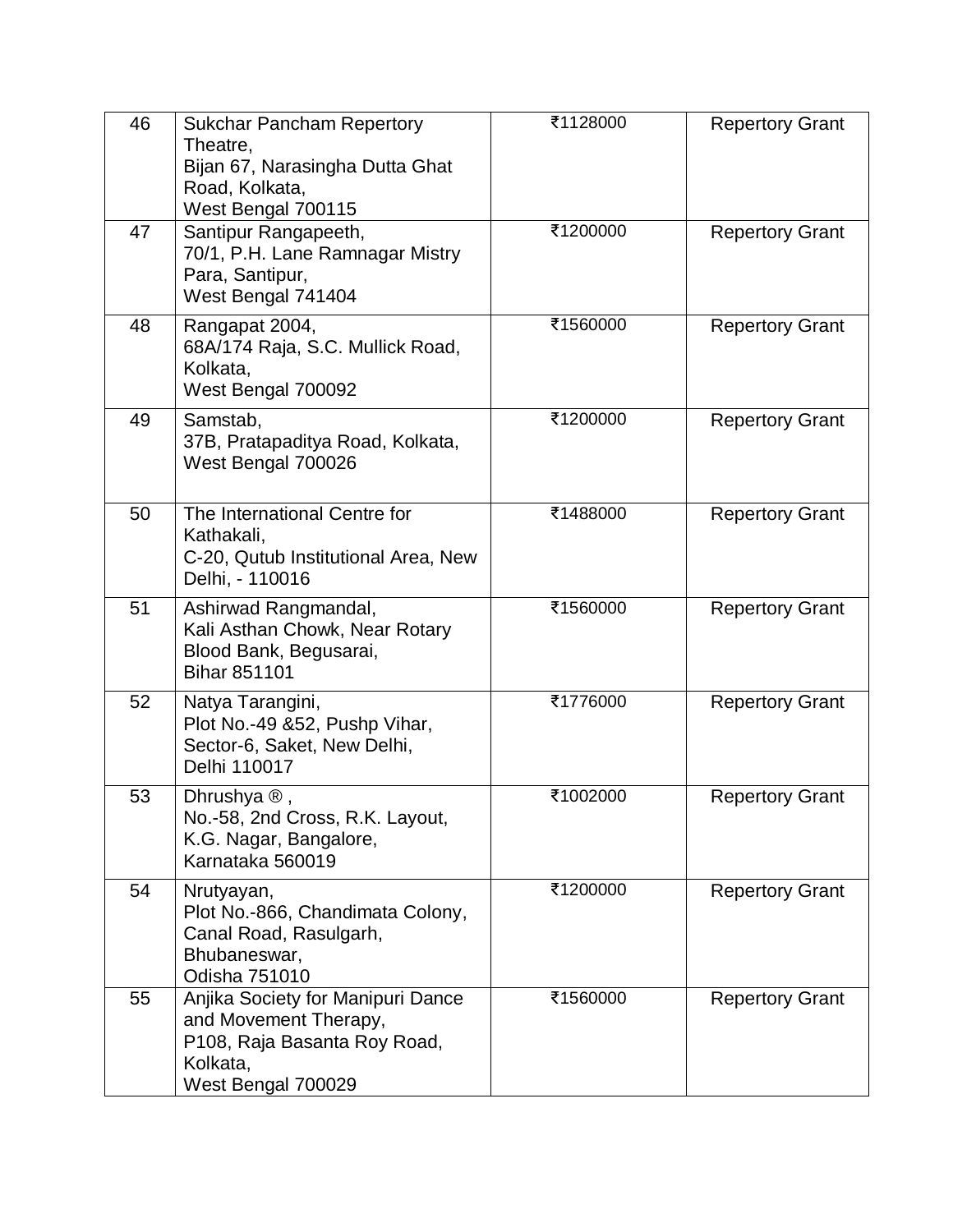| 56 | Bhartiya Sangeet Sandan,<br>52, Community Centre, East of<br>Kailash, New Delhi,<br>Delhi 110065                                                                   | ₹1704000 | <b>Repertory Grant</b> |
|----|--------------------------------------------------------------------------------------------------------------------------------------------------------------------|----------|------------------------|
| 57 | Karmakshetra Educational<br>Foundation,<br>C/o- Darpana Academy of<br>Performing Arts, Usmanpura,<br>Ahmedabad,<br><b>Gujarat 380013</b>                           | ₹1416000 | <b>Repertory Grant</b> |
| 58 | Ananda Shankar Centre for<br>Performing Arts,<br>11F, Plam Avenue, Kolkata,<br>West Bengal 700019                                                                  | ₹1056000 | <b>Repertory Grant</b> |
| 59 | Kshitij,<br>A-9, Swati Complex, 3rd Floor,<br>Acharya Niketan, Mayur Vihar<br>Phase-1, Delhi,<br>Delhi 110091                                                      | ₹1920000 | <b>Repertory Grant</b> |
| 60 | Shriram Bharatiya Kala Kendra,<br>1, Copernicus Marg, New Delhi,<br>Delhi 110001                                                                                   | ₹1776000 | <b>Repertory Grant</b> |
| 61 | Sopanam Institute of Performing<br>Arts & Research Centre,<br>TC 18/1134 (i), Tagore Road,<br>Aramada, Thriuvananthapuram,<br><b>Kerala 695032</b>                 | ₹1488000 | <b>Repertory Grant</b> |
| 62 | Shri Sarfojiraje Bhosale Bharata<br>Natyam Training & Research<br>Centre,<br>1, Maya CHSL, 5, MTNL Marg,<br>Shivaji Park, Dadar(W), Mumbai,,<br>Maharashtra 400028 | ₹1848000 | <b>Repertory Grant</b> |
| 63 | Drishtikon Dance Foundation,<br>N-75/4/2, Sainik Farms South,<br>Mehrauli, New Delhi,<br>Delhi 110062                                                              | ₹1272000 | <b>Repertory Grant</b> |
| 64 | Prangan,<br>40, Kalidas Rangalay, East Gandhi<br>Maidan, Patna,<br><b>Bihar 800004</b>                                                                             | ₹1152000 | <b>Repertory Grant</b> |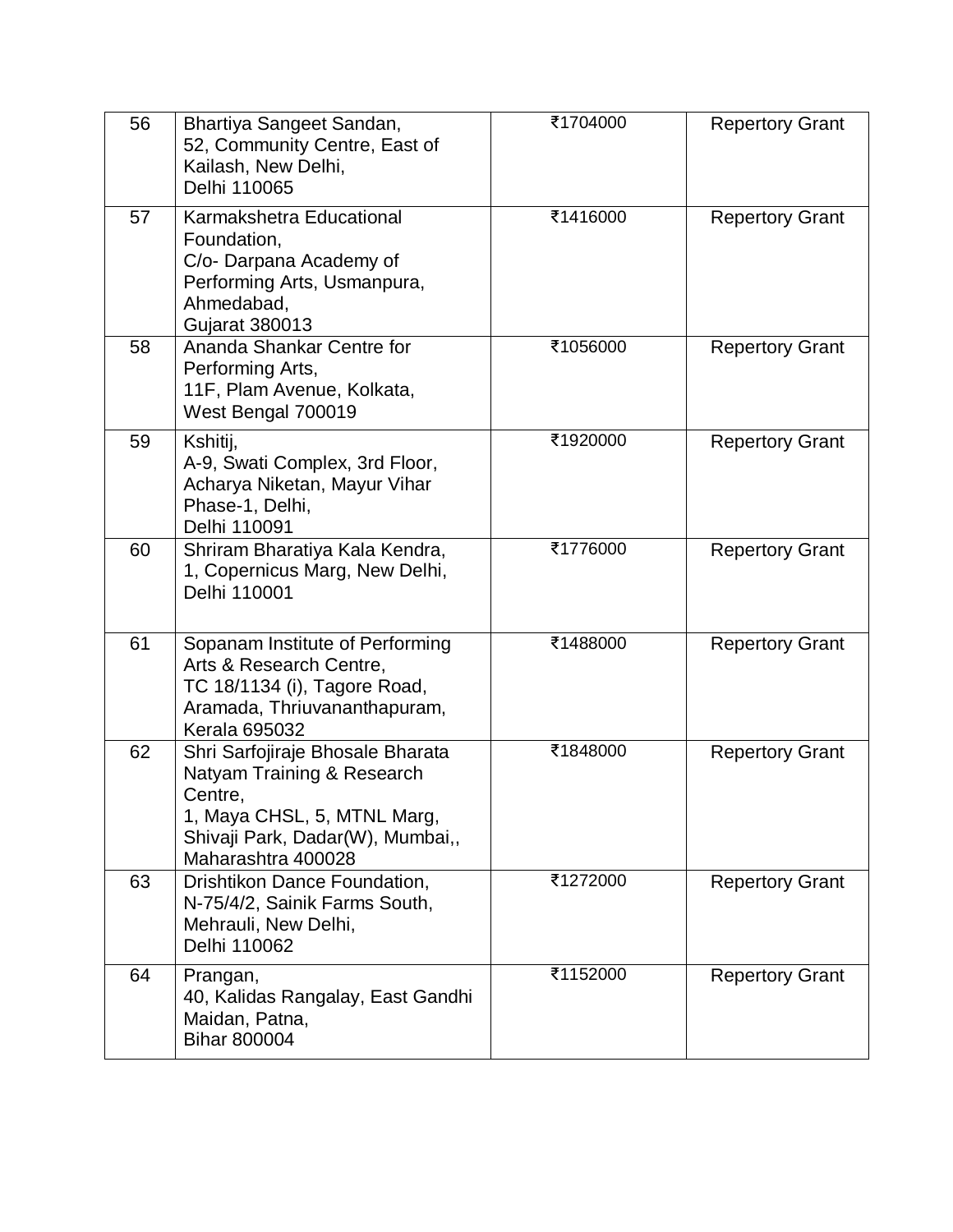| 65 | Dhwani,<br>1-1637, Chittarnjan Park, New<br>Delhi,<br>Delhi 110019                                                                                   | ₹1128000 | <b>Repertory Grant</b> |
|----|------------------------------------------------------------------------------------------------------------------------------------------------------|----------|------------------------|
| 66 | The Little Theatre Group,<br>Copernicus Marg, New Delhi, Delhi-<br>110001                                                                            | ₹1080000 | <b>Repertory Grant</b> |
| 67 | National Bhand Theatre,<br>Wathoora Chadoora Budgam,<br>Kashmir,<br>Jammu & Kashmir 191113                                                           | ₹1416000 | <b>Repertory Grant</b> |
| 68 | Drishya Bharti Sanskritik Evm<br>Samajik Sanstha,<br>121, Barkat Nagar, Tonk Phatak,<br>Jaipur,<br>Rajasthan 302015                                  | ₹1140000 | <b>Repertory Grant</b> |
| 69 | Center for Arts Media & Social<br>Welfare,<br>Sector 4, C-12, Alkapoor Township,<br>Hydrabad,<br>Telangana 500089                                    | ₹1272000 | <b>Repertory Grant</b> |
| 70 | Gobardanga Naksha,<br>C/o Ashis Das, Vill : Garpara, P.O.<br>Gobardanga, North 24 Parganas,,<br>West Bengal 743252                                   | ₹1416000 | <b>Repertory Grant</b> |
| 71 | Gobardanga Shilpayan,<br>C/o- Beethika, College Road,<br>Khatura, North 24 Pragnas,<br>West Bengal 743273                                            | ₹1350000 | <b>Repertory Grant</b> |
| 72 | Janapadam,<br>Plot -342, 1st Floor, Vivekananda<br>Nagar, Kukatpally, Hydrabad,<br>Telangana 500072                                                  | ₹1560000 | <b>Repertory Grant</b> |
| 73 | Khenjonglang, A centre of Theatre<br>Research, Production and<br>community Welfare,<br>Wangkhei Pukhrambam Leirak,<br>Imphal East,<br>Manipur 795005 | ₹1704000 | <b>Repertory Grant</b> |
| 74 | Khoriphabha Artises' Association,<br>Nambol Bazar (Mongjing),<br>Bishnupur,<br>Manipur 795134                                                        | ₹1272000 | <b>Repertory Grant</b> |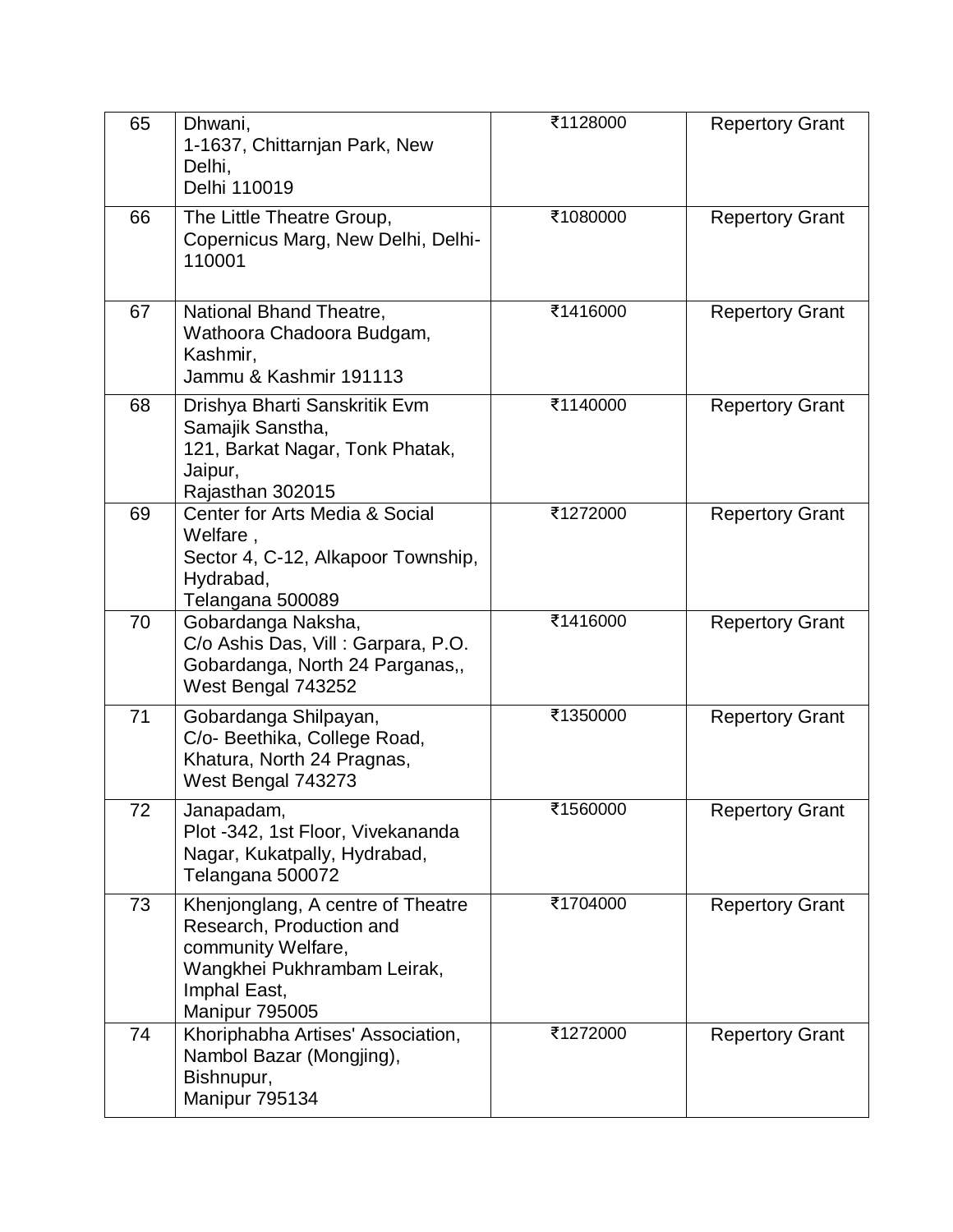| 75 | NT Theatre Manipur,<br>Keishamthong Laishom Leirak,<br>Imphal West,<br>Manipur 795001                                                                                            | ₹1776000 | <b>Repertory Grant</b> |
|----|----------------------------------------------------------------------------------------------------------------------------------------------------------------------------------|----------|------------------------|
| 76 | Nimita Devi Nritya Ashram,<br>Bijoy Govinda Sagolband, Imphal<br>West,<br>Manipur 795001                                                                                         | ₹1128000 | <b>Repertory Grant</b> |
| 77 | Raaga (An Association of Art,<br>Education and Social Welfare),<br>C/o- A.K. Srivastav, Near Yashoda<br>Apartment, BSEB Colony, Shashtri<br>Nagar, Patna,<br><b>Bihar 800023</b> | ₹1200000 | <b>Repertory Grant</b> |
| 78 | The Fact Art & Cultural Society,<br>Dinkar Bhawan, Near Nagarpalika,<br>Begusarai,<br><b>Bihar 851101</b>                                                                        | ₹1152000 | <b>Repertory Grant</b> |
| 79 | Ras Kala Manch,<br>Ward No. 9, Near Jaycee Bhawan,<br>Safidon, Jind,<br>Haryana 126112                                                                                           | ₹1284000 | <b>Repertory Grant</b> |
| 80 | Karnataka Sahasa Kala Academy<br>(Trust),<br>Sri Ramadevara Hills Road, Near<br>MMU College, Ramanagara,<br>Karnataka 562159                                                     | ₹1416000 | <b>Repertory Grant</b> |
| 81 | Aneka,<br>No.-77, 2nd Floor, 3rd Main Road,<br>IBO Kayout, Mysore Road,<br>Bangalore,<br>Karnataka 560059                                                                        | ₹1560000 | <b>Repertory Grant</b> |
| 82 | The Rising Society of Art and<br>Culture,<br>Karuneshalay, 127-A, Durgesh<br>Vihar, J.K. Road, Govindpura,<br>Hujur, Bhopal,<br>Madhya Pradesh 462023                            | ₹1218000 | <b>Repertory Grant</b> |
| 83 | Abhinav Rangmandal Samiti Ujjain,<br>Sankalp, 194, Mahashwta Nagar,<br>Ujjain,<br>Madhya Pradesh 456010                                                                          | ₹1488000 | <b>Repertory Grant</b> |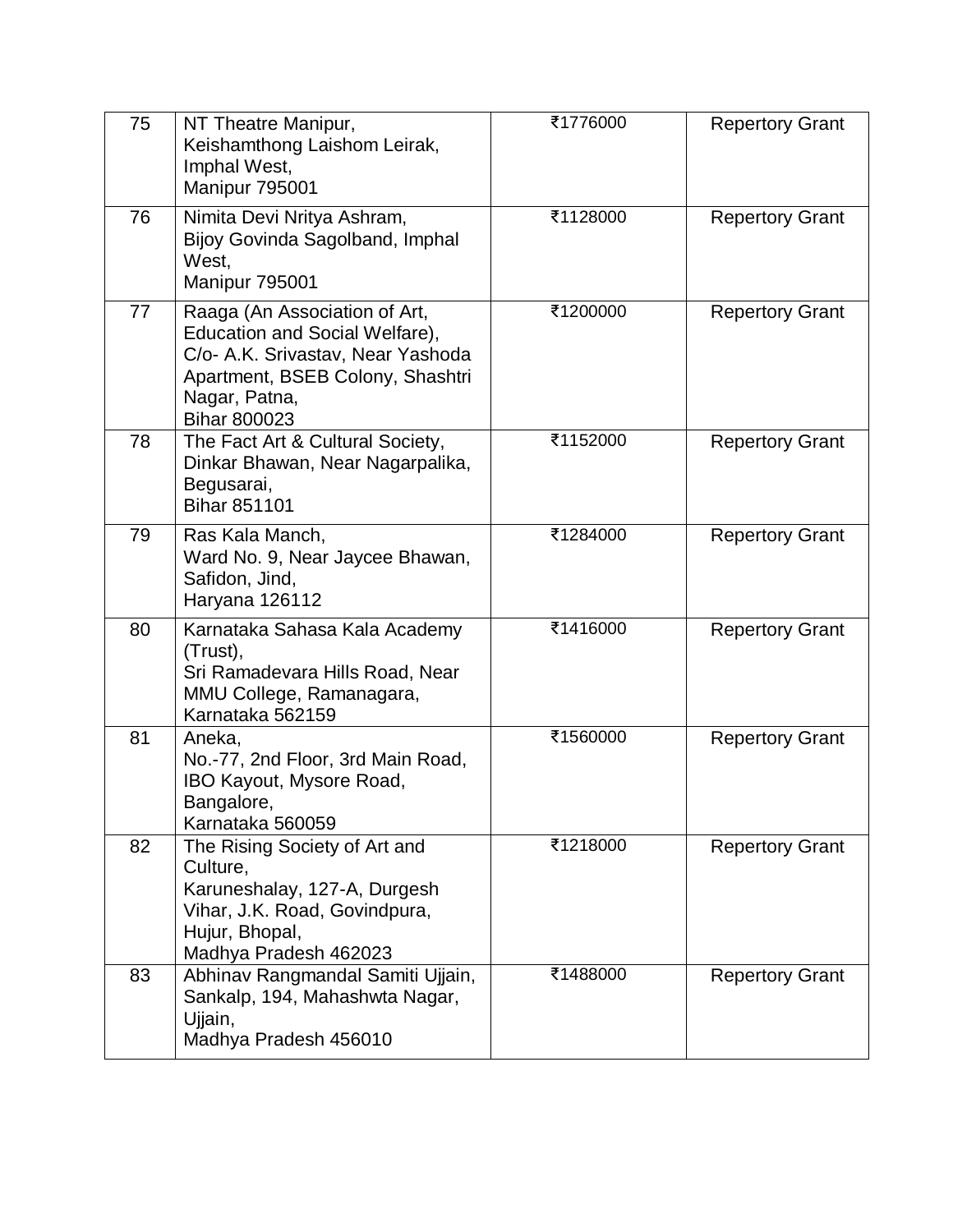| 84 | Rang Sanchar,<br>F-3, Shreejee Apartment, C-24<br>Shashtri Nagar, Bhopal,<br>Madhya Pradesh 462003                                           | ₹1200000 | <b>Repertory Grant</b> |
|----|----------------------------------------------------------------------------------------------------------------------------------------------|----------|------------------------|
| 85 | Sri Vinayaka Natya Mandali,<br>H.No. 6-3-665, Plot No. 109,<br>Lumbini Enclave, Panjagutta,<br>Hydrabad,<br>Telangana 500082                 | ₹1200000 | <b>Repertory Grant</b> |
| 86 | Kasba Arghya,<br>2/1 Bosepukur Prantick Pally,<br>Kolkata,<br>West Bengal 700042                                                             | ₹1416000 | <b>Repertory Grant</b> |
| 87 | Lokchhanda Cultural Unit,<br>Rabindranagar, Midnapore, Dist.<br>Paschim Medinipur,<br>West Bengal 721101                                     | ₹1056000 | <b>Repertory Grant</b> |
| 88 | Theatre Platform,<br>C/o Debasish Ray, "Maya" Kalyan<br>Nagar, Via - Pansila, Khardaha,<br>North 24 Parganas, Kolkata,<br>West Bengal 700112 | ₹1200000 | <b>Repertory Grant</b> |
| 89 | Ebong Amra,<br>Vill- Satkahunia, Po- Bonkati, Dist-<br>Paschim Bardhaman,<br>West Bengal 713148                                              | ₹1212000 | <b>Repertory Grant</b> |
| 90 | Shohan,<br>74, Telipara Lane, Kolkata,<br>West Bengal 700004                                                                                 | ₹1218000 | <b>Repertory Grant</b> |
| 91 | Ramana Maharishi Centre for<br>Learning,<br>Ramana Maharishi Heritage<br>Building, Po- Road, Sanjay Nagar,<br>Bangalore,<br>Karnataka 560094 | ₹1200000 | <b>Repertory Grant</b> |
| 92 | Hum Theatre Sanskritik Sanstha,<br>82, Surbhi Vihar, Amrawad Khurd,<br>BDA Road, BHEL, Bhopal,<br>Madhya Pradesh 462021                      | ₹1200000 | <b>Repertory Grant</b> |
| 93 | Samoohan Kala Sansthan,<br>Opp-F-6, Raidopur Colony,<br>Azamgarh,<br>Uttar Pradesh 276001                                                    | ₹1128000 | <b>Repertory Grant</b> |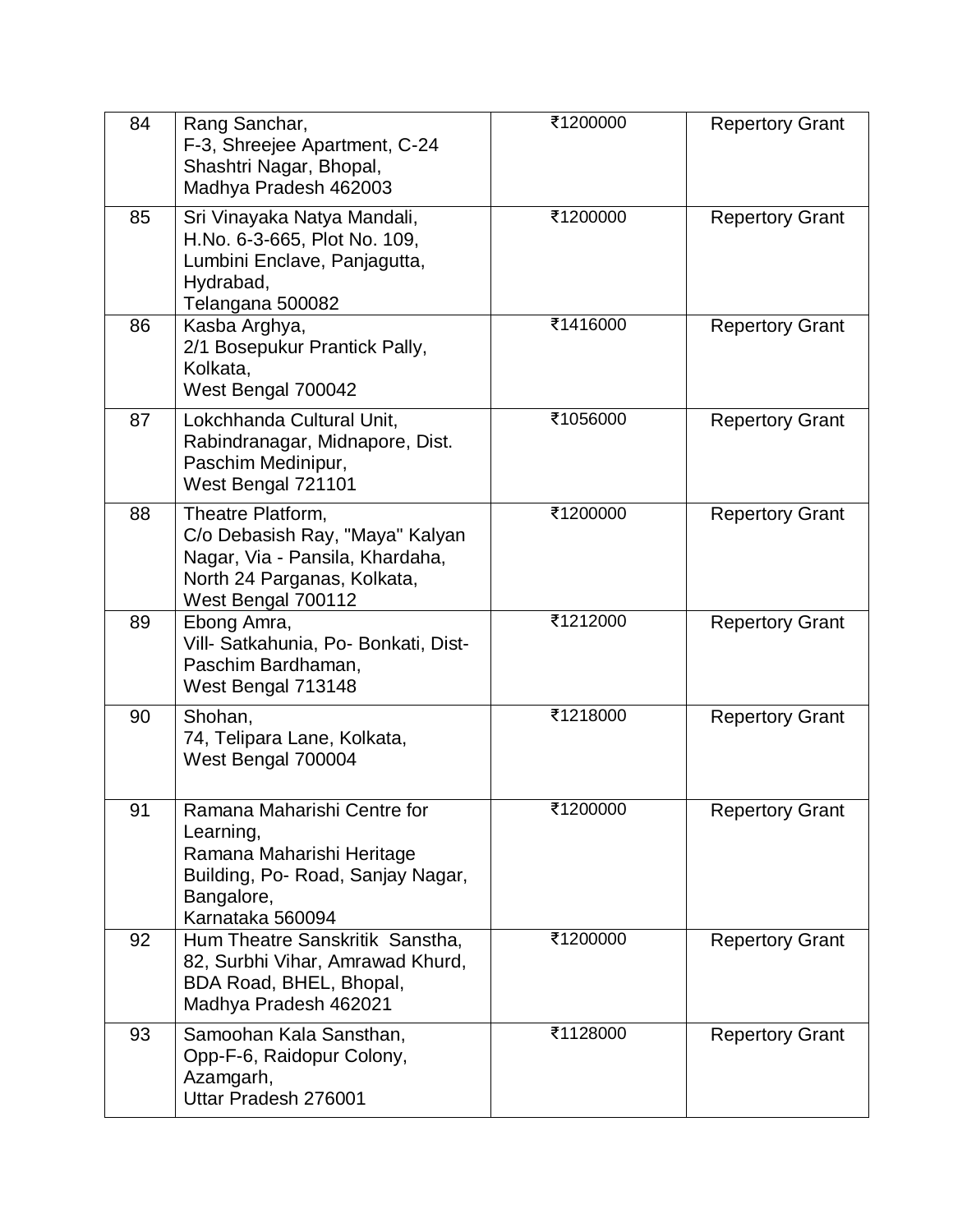| 94  | Purba Paschim,<br>6B, Jatindra, Mohan Avenue, 5th<br>FL, Kolkata,<br>West Bengal 700006                                                | ₹1128000 | <b>Repertory Grant</b> |
|-----|----------------------------------------------------------------------------------------------------------------------------------------|----------|------------------------|
| 95  | Kalyani Natyacharcha Kendra 98,<br>B-12/53 (S), Ground Floor, Dist.-<br>Nadia,<br>West Bengal 741235                                   | ₹1200000 | <b>Repertory Grant</b> |
| 96  | Aakar Kala Sangam,<br>K-37, First Floor, Sriniwaspuri, New<br>Delhi,<br>Delhi 110065                                                   | ₹1272000 | <b>Repertory Grant</b> |
| 97  | Kalakayika Bodhini Kathakali<br>Vidyalayam,<br>Chandramangalam, nad, Po-<br>Nedumangad,<br>Thiruvananthapuram,<br><b>Kerala 695541</b> | ₹1344000 | <b>Repertory Grant</b> |
| 98  | Naya Theatre,<br>N-202, 203, Ansal Apartment, Lake<br>View Enclave, Shamla Hills,<br>Bhopal,<br>Madhya Pradesh 462013                  | ₹1488000 | <b>Repertory Grant</b> |
| 99  | Lasya,<br>Row HSE No.-4, Amol Perirar<br>Nagar, Phase-I, Naigaon, East-<br>Dits- Palghar,<br>Maharashtra 401208                        | ₹1560000 | <b>Repertory Grant</b> |
| 100 | <b>UTSAV Education &amp; Cultural</b><br>Society,<br>G-8, Jangpura Extension, New<br>Delhi,<br>Delhi 110014                            | ₹1200000 | <b>Repertory Grant</b> |
| 101 | Indian Revival Group,<br>B-3/3275, Vasant Kunj, New Delhi,<br>Delhi 110070                                                             | ₹1272000 | <b>Repertory Grant</b> |
| 102 | National Bhand Theatre,<br>Balapora, Wathora, Chadora,<br>Budgam,<br>Jammu and Kashmir - 191113                                        | ₹1386000 | <b>Repertory Grant</b> |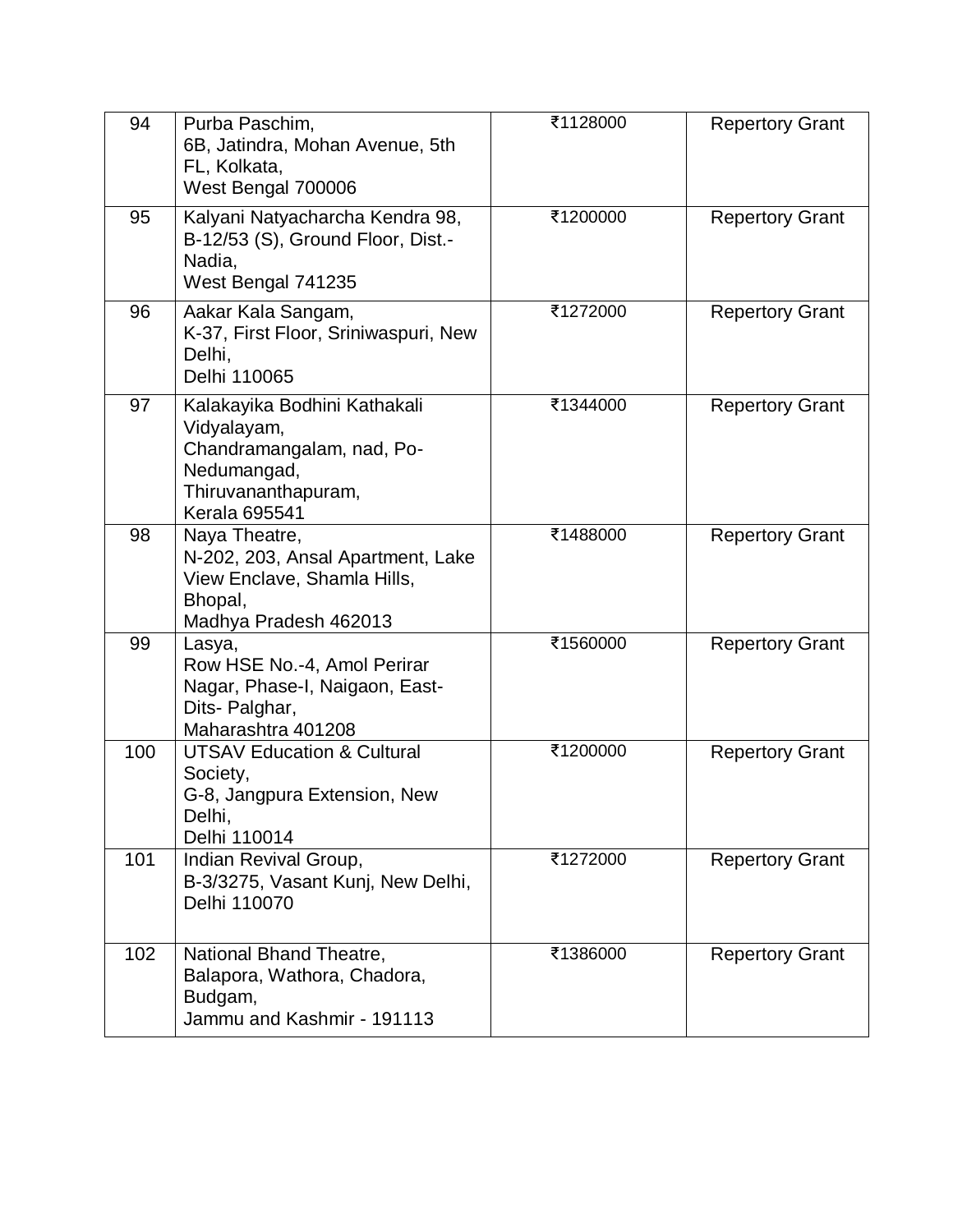| 103 | Gejje Hejje Ranga Tanda (R),<br>No.650, 10th A Cross, 2nd Stage,<br>3rd Main Road, Mahalakshmipura,<br>Distt. Bangalore,<br>Karnataka - 560086            | ₹1056000 | <b>Repertory Grant</b> |
|-----|-----------------------------------------------------------------------------------------------------------------------------------------------------------|----------|------------------------|
| 104 | Purba Paschim,<br>6B Jatindra Mohan Avenue, 5th<br>Floor, Kolkata,<br><b>West Bengal - 700006</b>                                                         | ₹1128000 | <b>Repertory Grant</b> |
| 105 | Manipuri Jagoi Marup,<br>MJM Complex,<br>Laamboikhongnangkhong Vety,<br>Leirak, Kangchup Road, Imphal<br>West.<br>Manipur - 795004                        | ₹1416000 | <b>Repertory Grant</b> |
| 106 | Janapadam,<br>Plot -342, 1st Floor, Vivekananda<br>Nagar, Kukatpally, Hydrabad,<br>Telangana 500072                                                       | ₹1560000 | <b>Repertory Grant</b> |
| 107 | HA-ZA-BA-RA-LA,<br>Netaji Subhas Road, P.O:<br>Chakdaha, Dist.: Nadia - 741222                                                                            | ₹1416000 | <b>Repertory Grant</b> |
| 108 | The International Centre for<br>Kathakali,<br>C-20, Qutub Institutional Area, New<br>Delhi, - 110016                                                      | ₹1488000 | <b>Repertory Grant</b> |
| 109 | Purisai Duraisami Kannappa<br>Thambiran Parambarai Theukoothu<br>Mangram,<br>4. Aanna 5th street, MGR Nagar, K<br>K Nagar, Chennai, Tamil Nadu,<br>600078 | ₹1344000 | <b>Repertory Grant</b> |
| 110 | Hindi Sangeet Institution,<br>B-6, Qutab Institutional Area, New<br>Delhi,<br>Delhi 110016                                                                | ₹1344000 | <b>Repertory Grant</b> |
| 111 | Association of Kundigira Art &<br>Culture,<br>PO- Bodeori, Via- Dikrong,<br>Lakhimpur,<br>Assam 784164                                                    | ₹1218000 | <b>Repertory Grant</b> |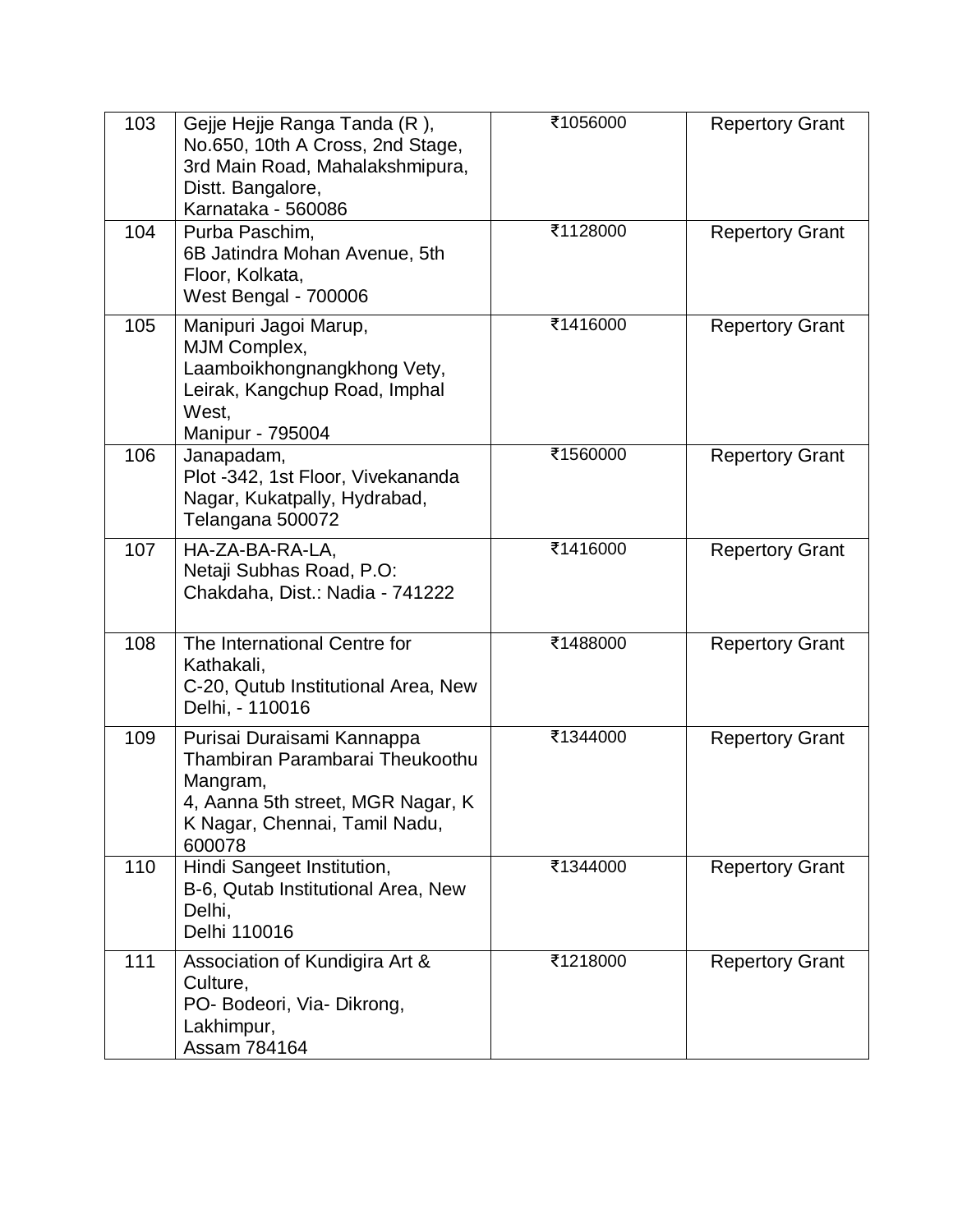| 112 | Kanglei Mime Theatre Repertory,<br>Moirangkhom Makha Yumnam<br>Leikai, Imphal,<br>Manipur 795001                                                        | ₹1848000 | <b>Repertory Grant</b> |
|-----|---------------------------------------------------------------------------------------------------------------------------------------------------------|----------|------------------------|
| 113 | Manipuri Jagoi Marup,<br>Lamboikhongnang Vety, Leirak,<br>Kangchup Road, Imphal West,<br>Manipur 795004                                                 | ₹1416000 | <b>Repertory Grant</b> |
| 114 | Progressive Artiste Laboratory,<br>Lamboi Khongnangkhong Uripok<br>Kangchup Road, Imphal West,<br>Manipur 795004                                        | ₹1536000 | <b>Repertory Grant</b> |
| 115 | Maithili Lok Rang (Mailorang),<br>651-4th Floor, Aggarwal Chamber-<br>III, 26-Veer Sabarkar Block, Vikas<br>Marg, Shakarpur, New Delhi,<br>Delhi 110092 | ₹1272000 | <b>Repertory Grant</b> |
| 116 | Abhigyan Natya Association,<br>D-45/A, Pandav Nagar, Opp.<br>Mother Dairy,<br>Delhi 110092                                                              | ₹1200000 | <b>Repertory Grant</b> |
| 117 | Sri Idagunji Mahaganapati<br>Yakshagana Mandali, Kermane,<br>At+PO-Gunavante, Tq- Honavara,<br>Dist- Uttara Kannada,<br>Karnataka 581348                | ₹1200000 | <b>Repertory Grant</b> |
| 118 | Margi,<br>Near Fort School, Fort P.O-<br>Thiruvananathapuram,<br><b>Kerala 695023</b>                                                                   | ₹1560000 | <b>Repertory Grant</b> |
| 119 | Nandipat,<br>26, Guruprasad Chowdhury Lane,<br>Kolkata,<br>West Bengal 700006                                                                           | ₹1632000 | <b>Repertory Grant</b> |
| 120 | Lake Town Sreebhumi Sansriti,<br>AB 8/51, Indradhanu Apartment,<br>Flat No. 3D, Deshbandhunagar,<br>Baguihati, Kolkata,<br>West Bengal 700059           | ₹1344000 | <b>Repertory Grant</b> |
| 121 | Sarabhuj,<br>Bhagabatipally, Rangamati, P.O.<br>Viyasagar University Dist Paschim<br>Medinipur,<br>West Bengal 721102                                   | ₹1200000 | <b>Repertory Grant</b> |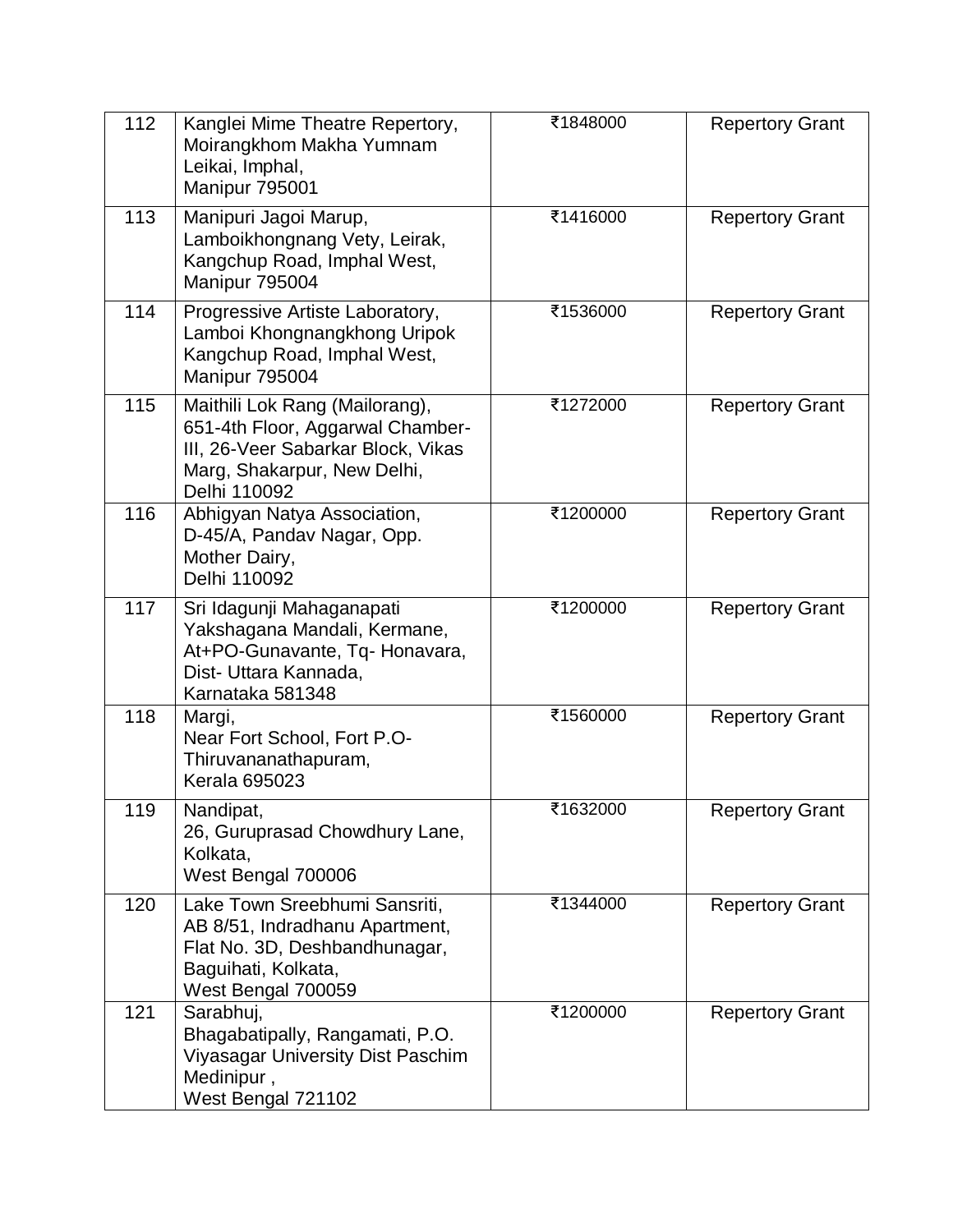| 122 | Shyambazar Mukhomukhi,<br>1/1, Ballav Street, Shyambazar,<br>Kolkata,<br>West Bengal 700004                                                                    | ₹1200000 | <b>Repertory Grant</b> |
|-----|----------------------------------------------------------------------------------------------------------------------------------------------------------------|----------|------------------------|
| 123 | Ganesa Natyalaya,<br>C-16, Qutab Institutional Area,<br>Behind Qutab Hotel, New Delhi,<br>Delhi 110016                                                         | ₹1416000 | <b>Repertory Grant</b> |
| 124 | Nirman Kala Manch,<br>C/o- Surendra Kumar Mishra, Bihari<br>Sao Lane, Bankipur, Patna,<br><b>Bihar 800004</b>                                                  | ₹1704000 | <b>Repertory Grant</b> |
| 125 | Rang Vidushak,<br>Ranga Sri, LBT Premisses, Plot<br>No.-1414, Near Regional Science<br>Centre, Shanti Road, Shyamla Hills,<br>Bhopal,<br>Madhya Pradesh 462002 | ₹1128000 | <b>Repertory Grant</b> |
| 126 | Rangasri Little Ballet Troup,<br>Intitute of Theatre Arts, Plot No.-<br>1414, Shanti Road, Shamla Hills,<br>Bhopal,<br>Madhya Pradesh 462002                   | ₹1560000 | <b>Repertory Grant</b> |
| 127 | Pancham Vaidic,<br>65/21 Jyotish Roy Road, Kolkata,<br>West Bengal 700053                                                                                      | ₹1272000 | <b>Repertory Grant</b> |
| 128 | <b>Odissi Vision and Movement</b><br>Centre,<br>256C, Prince Anwar Shah Road,<br>Kolkata.<br>West Bengal 700045                                                | ₹1560000 | <b>Repertory Grant</b> |
| 129 | Centre for Education & Voluntary<br>Action,<br>Room No.-3,4, Lind Floor, Karuna<br>Sadan, Sector 11B, Chandigarh-<br>160011                                    | ₹1416000 | <b>Repertory Grant</b> |
| 130 | Bharat Natya Kala Kendra,<br>Jaya Prakash Colony, Madhubani,<br>Purnea,<br>Bihar - 854301                                                                      | ₹1224000 | <b>Repertory Grant</b> |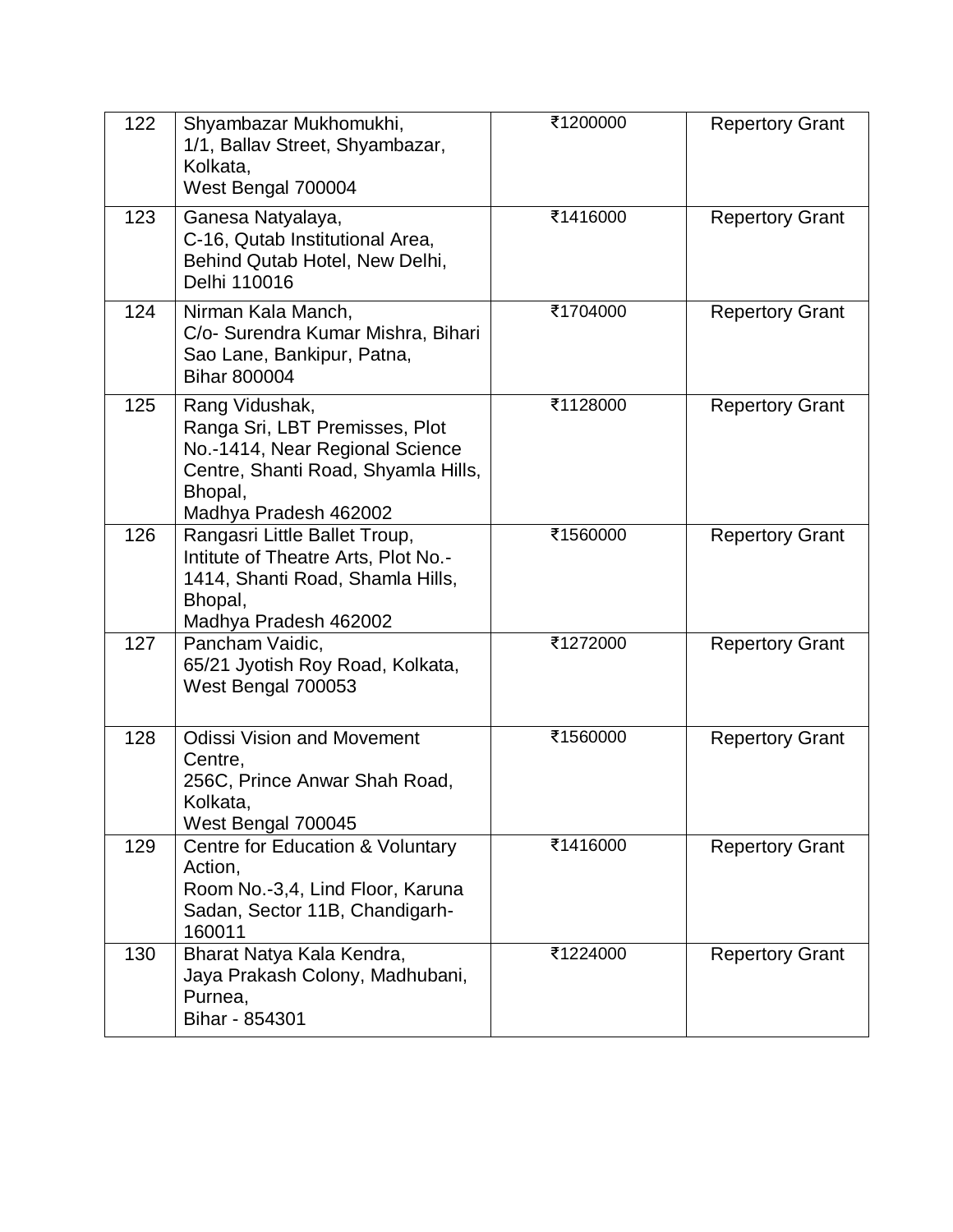| 131 | Niranthara Foundation (R),<br>Kantharaje Urs Road,<br>Saraswathipuram, Mysore,<br>Karnataka - 570009                                                                     | ₹1128000 | <b>Repertory Grant</b> |
|-----|--------------------------------------------------------------------------------------------------------------------------------------------------------------------------|----------|------------------------|
| 132 | Attakkalari Public Charitable Trust<br>of Contemporary Performing Arts,<br>39/3525, Kausthubham, Manikkath<br>Road, Ravipuram, Kochi,<br>Ernakulam,<br>Kerala - 682016   | ₹1128000 | <b>Repertory Grant</b> |
| 133 | Rangasri Little Ballet Troupe,<br>Plot 1414, Ranga Sri LBT<br>Premises, Near Regional Science<br>Center, Shanti Road, Shamla Hill,<br>Bhopal,<br>Madhya Pradesh - 462003 | ₹1560000 | <b>Repertory Grant</b> |
| 134 | National Theatre Arts Society,<br>212A-1 Harbans Theatre Lane,<br>Sewak Colony, Patiala,<br>Punjab - 147001                                                              | ₹1128000 | <b>Repertory Grant</b> |
| 135 | Aneek,<br>BC 24/6, Salt Lake, Kolkata,<br>West Bengal - 700064                                                                                                           | ₹1284000 | <b>Repertory Grant</b> |
| 136 | Circle Theatre,<br>54-B, MIG, DDA Flats, SFS, Rani<br>Jhansi Complex, Paharganj, New<br>Delhi,<br>Delhi 110055                                                           | ₹1560000 | <b>Repertory Grant</b> |
| 137 | Sangeetka,<br>251/Sector 4, R.K. Puram, New<br>Delhi,<br>Delhi 110022                                                                                                    | ₹1560000 | <b>Repertory Grant</b> |
| 138 | Chorus Repertory Theatre,<br>Uripok Hawbam Dewan Lane,<br>Imphal West,<br>Manipur 795001                                                                                 | ₹1920000 | <b>Repertory Grant</b> |
| 139 | Panthoibi Natya Mandir,<br>Yumnam Leikai Lairembi Maning,<br>Imphal West,<br>Manipur 795001                                                                              | ₹1560000 | <b>Repertory Grant</b> |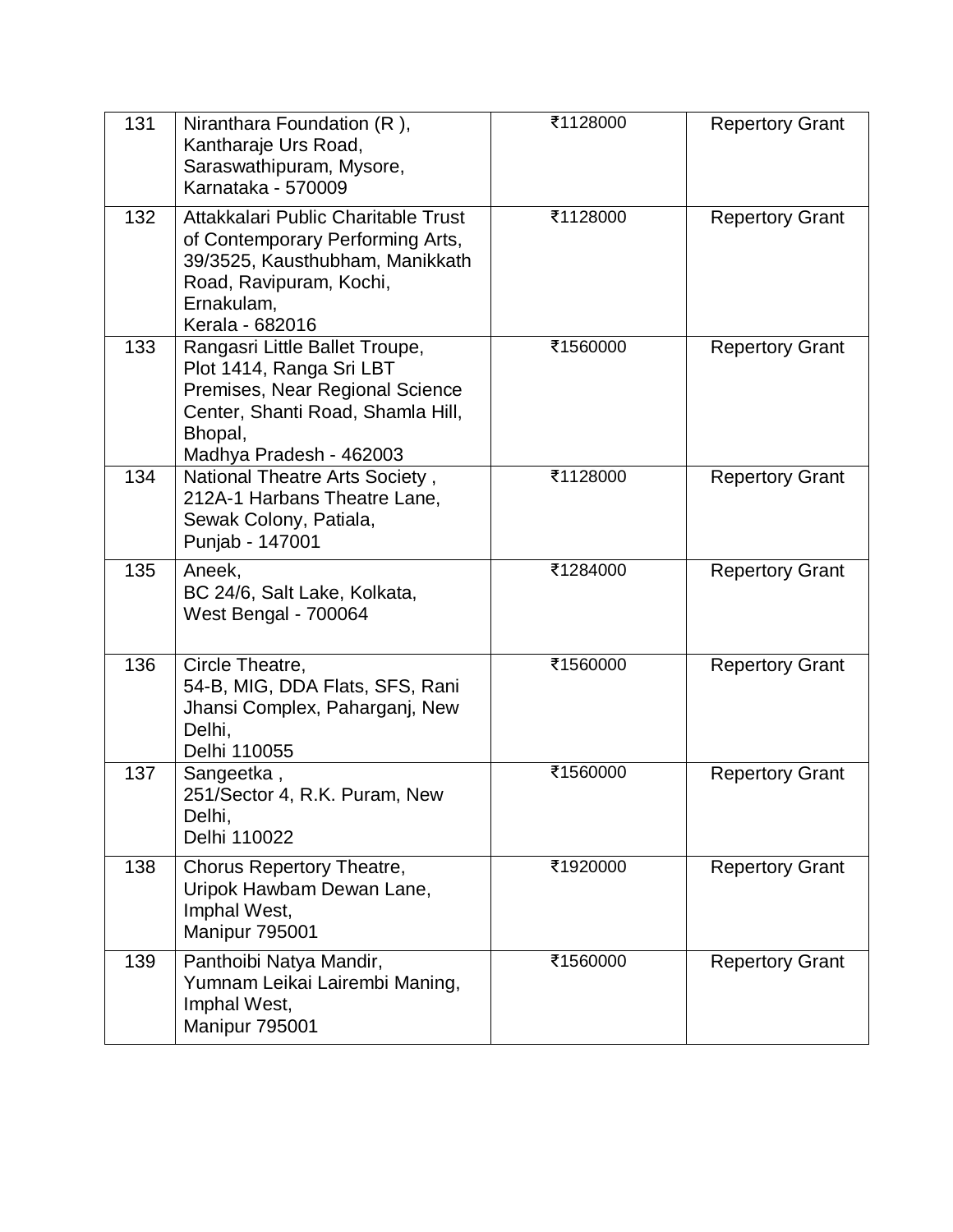| 140 | Manipuri Nartanalaya,<br>1/158, Naktala Ground Floor,<br>Kolkata,<br>West Bengal 700047                                                     | ₹1128000 | <b>Repertory Grant</b> |
|-----|---------------------------------------------------------------------------------------------------------------------------------------------|----------|------------------------|
| 141 | Srimanta Sankardev Krishti Bikash<br>Kendra,<br>Sankardev Nagar, Near District<br>H.Q., Hojai,<br>Assam 782442                              | ₹1416000 | <b>Repertory Grant</b> |
| 142 | Angana,<br>C/o- Pradeep Barman, Dharapur,<br>Kamrup,<br>Assam 781133                                                                        | ₹1206000 | <b>Repertory Grant</b> |
| 143 | People's Arts and Dramatic<br>Association,<br>Top Khongnang Makhong,<br>Porompat, D.C Road, Imphal East,<br>Manipur 795005                  | ₹1278000 | <b>Repertory Grant</b> |
| 144 | Indravati Natya Samiti,<br>Gopaladas Road, South Karaudiya<br>Near PHE O ffice, Ward No.-9,<br>Sidhi,<br>Madhya Pradesh 486661              | ₹1272000 | <b>Repertory Grant</b> |
| 145 | Anveshan Theatre Group,<br>C/o- Jagdesh Sharma, Infront of<br>Medical College, Behind Sagar<br>Salibration, Sagar,<br>Madhya Pradesh 470002 | ₹1152000 | <b>Repertory Grant</b> |
| 146 | The Company Theatre,<br>A-101, Carnation CHS, off Yari<br>Road,<br>Panch Marg, Versova, Andheri<br>West, Mumbai<br>Maharashtra 400061       | ₹1200000 | <b>Repertory Grant</b> |
| 147 | Yatri Theatre Association,<br>Symphony 502/A, Lokhandwala<br>Complex, 3rd Cross Lane, Andheri<br>(West), Mumbai,<br>Maharashtra 400053      | ₹1776000 | <b>Repertory Grant</b> |
| 148 | Mayur Art Centre,<br>Plot No.-10, VIP AREA, Nayapalli,<br>Bhubaneswar,<br>Odisha 751015                                                     | ₹1272000 | <b>Repertory Grant</b> |